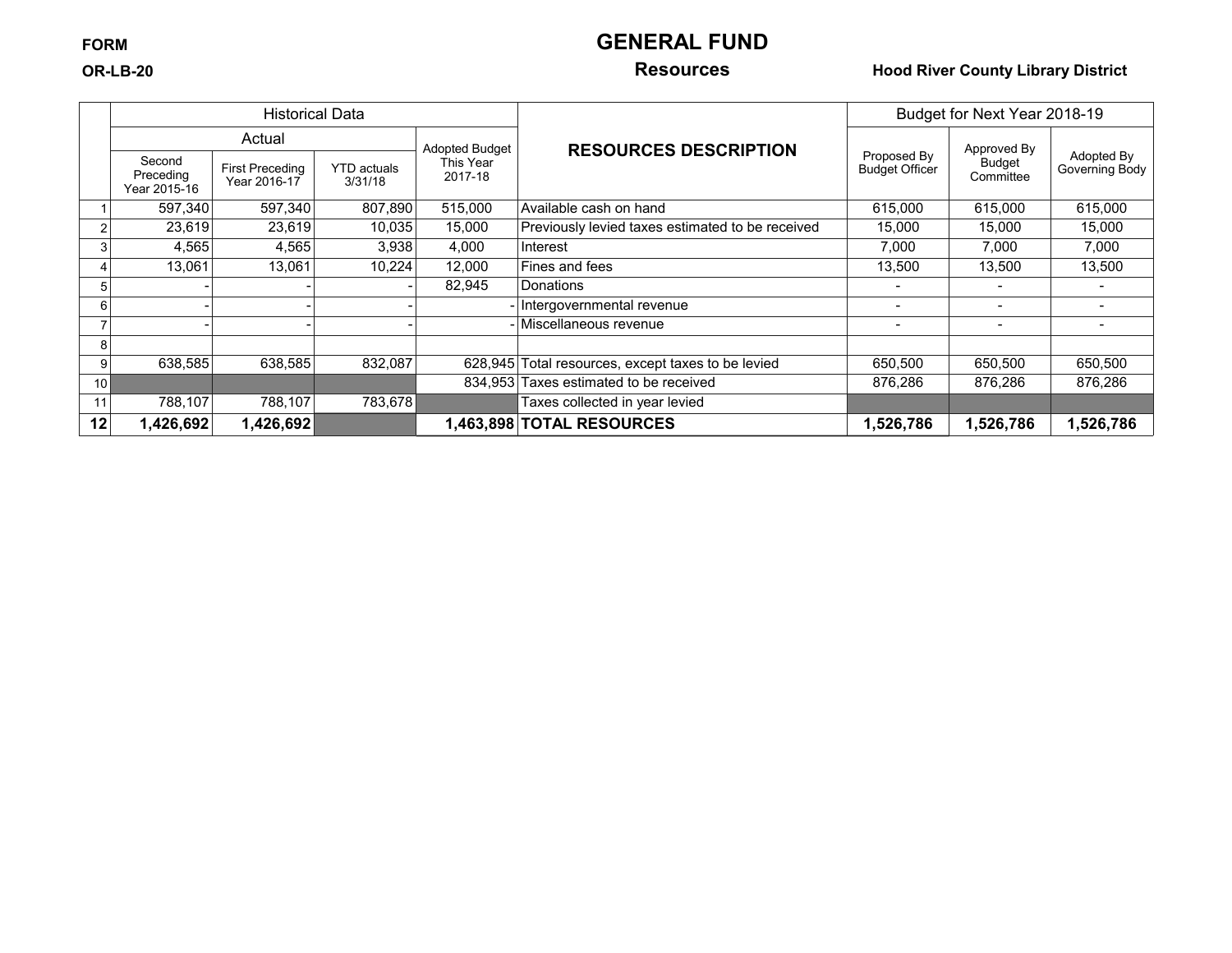# **FORM GENERAL FUND**

## **LB-31 Detailed Requirements**

|                         |                                  |                                        | <b>Historical Data</b>  |                       |                                           | Budget for Next Year 2018-19         |                                        |                              |
|-------------------------|----------------------------------|----------------------------------------|-------------------------|-----------------------|-------------------------------------------|--------------------------------------|----------------------------------------|------------------------------|
|                         |                                  | Actual                                 |                         | <b>Adopted Budget</b> | <b>REQUIREMENTS FOR:</b>                  |                                      |                                        |                              |
|                         | Second Preceding<br>Year 2015-16 | <b>First Preceding</b><br>Year 2016-17 | <b>YTD</b><br>3/31/2018 | This Year<br>2017-18  | <b>Hood River County Library District</b> | Proposed by<br><b>Budget Officer</b> | Approved by<br><b>Budget Committee</b> | Adopted by<br>Governing Body |
|                         |                                  |                                        |                         |                       | <b>LIBRARY OPERATIONS</b>                 |                                      |                                        |                              |
|                         |                                  |                                        |                         |                       | <b>PERSONAL SERVICES</b>                  |                                      |                                        |                              |
| $\overline{\mathbf{c}}$ |                                  |                                        |                         |                       | <b>Salaries</b>                           |                                      |                                        |                              |
| 3 <sup>1</sup>          | 4,979                            | 5,788                                  | 4,434                   |                       | 6,858 Library Clerk I                     | 7,195                                | 7,195                                  | 7,195                        |
| 4                       | 71,363                           | 75,799                                 | 65,355                  |                       | 88,353 Library Clerk II                   | 97,865                               | 97,865                                 | 97,865                       |
| 5 <sub>5</sub>          | 81,946                           | 49,923                                 | 32,156                  |                       | 48,751 Library Assistant I                | 52,294                               | 52,294                                 | 52,294                       |
| $6 \mid$                | 83,810                           | 102,124                                | 66,730                  |                       | 89,302 Library Assistant II               | 86,051                               | 86,051                                 | 86,051                       |
|                         | 30,751                           | 50,372                                 | 46,572                  |                       | 65,957 Librarian I                        | 69,170                               | 69,170                                 | 69,170                       |
| 8                       | 41,581                           | 44,621                                 | 39,662                  |                       | 52,998 Librarian II                       | 55,557                               | 55,557                                 | 55,557                       |
| 9                       | 76,065                           | 65,630                                 | 52,877                  |                       | 70,658 Library Director                   | 74,090                               | 74,090                                 | 74,090                       |
| 10                      | 390,495                          | 394,257                                | 307,786                 |                       | 422,877 Total Salaries                    | 442,222                              | 442,222                                | 442,222                      |
| 11                      |                                  |                                        |                         |                       |                                           |                                      |                                        |                              |
| 12                      |                                  |                                        |                         |                       | <b>Benefits</b>                           |                                      |                                        |                              |
| 13                      | 27,775                           | 33,253                                 | 24,402                  |                       | 34,364 Retirement                         | 32,647                               | 32,647                                 | 32,647                       |
| 14                      | 27,860                           | 32,239                                 | 23,437                  | 32,350 FICA           |                                           | 33,830                               | 33,830                                 | 33,830                       |
| 15                      | 1,122                            | 2,607                                  | (97)                    |                       | 1,500 Workers' compensation insurance     | 1,200                                | 1,200                                  | 1,200                        |
| 16                      | 66,258                           | 68,074                                 | 54,236                  |                       | 99,000 Health insurance                   | 99,500                               | 99,500                                 | 99,500                       |
| 17                      | 4,666                            | 5,300                                  | 3,412                   |                       | 5,497 Unemployment insurance              | 5,749                                | 5,749                                  | 5,749                        |
| 18                      | 127,681                          | 141,473                                | 105,390                 |                       | 172,711 Total benefits                    | 172,926                              | 172,926                                | 172,926                      |
| 19                      |                                  |                                        |                         |                       |                                           |                                      |                                        |                              |
| 20                      | 518,176                          | 535,730                                | 413,176                 |                       | 595,588 TOTAL PERSONAL SERVICES           | 615,148                              | 615,148                                | 615,148                      |
| 21                      |                                  |                                        |                         |                       | Total Full Time Equivalent (FTE)*         | 11.075                               | 11.075                                 | 11.075                       |
|                         |                                  |                                        |                         |                       |                                           |                                      |                                        |                              |
|                         |                                  |                                        |                         |                       | <b>LIBRARY OPERATIONS</b>                 |                                      |                                        |                              |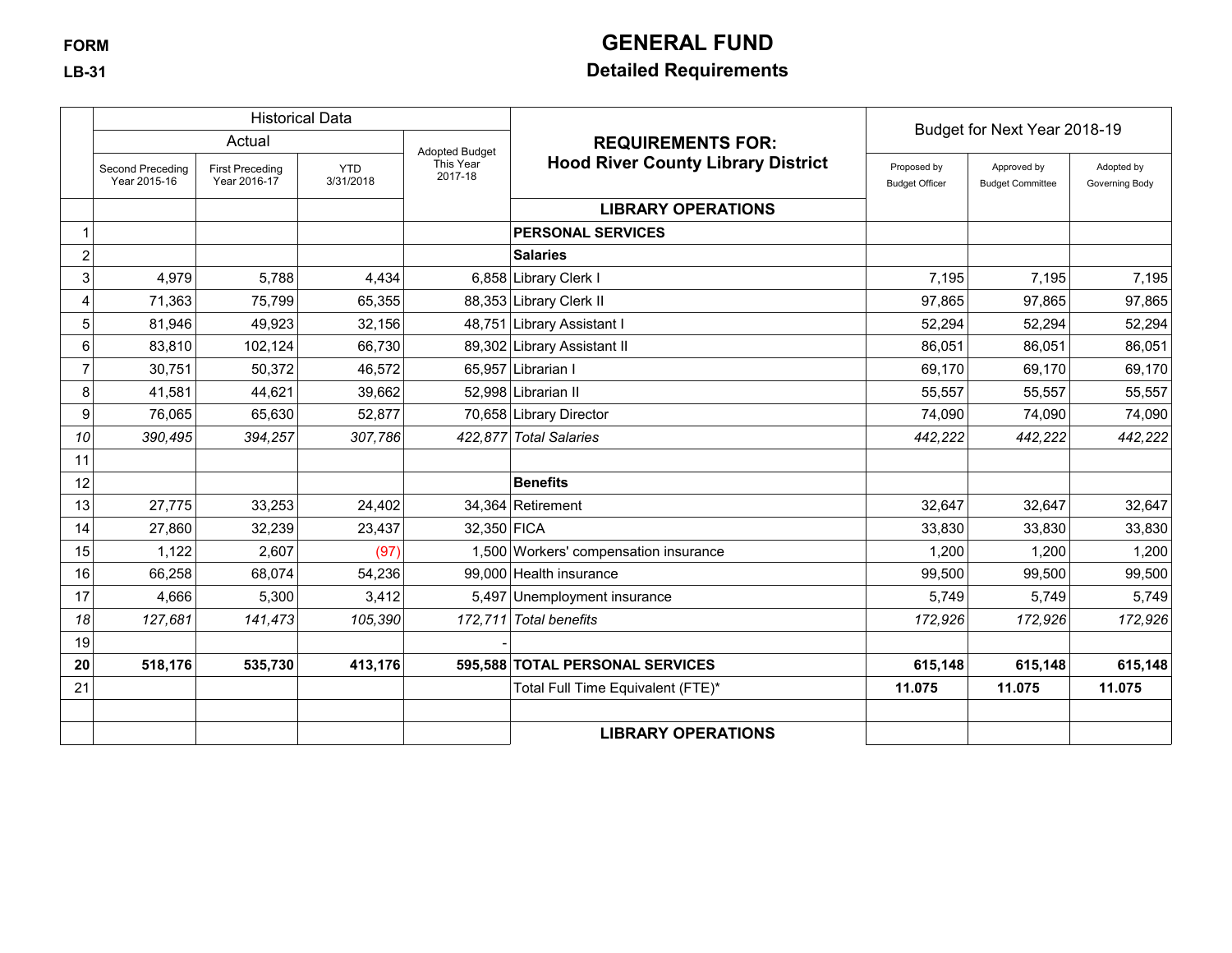| 22  |         |         |         | <b>MATERIALS AND SERVICES</b>           |         |         |         |
|-----|---------|---------|---------|-----------------------------------------|---------|---------|---------|
| 23  | 193     | 265     | 83      | 250 Bank charges                        | 300     | 300     | 300     |
| 24  | 3,700   | 4,800   | 5,375   | 9,000 Building rental                   | 14,000  | 14,000  | 14,000  |
| 25  | 11,627  | 6,696   | 7,111   | 15,000 Building maintenance             | 15,000  | 15,000  | 15,000  |
| 26  | 11,691  | 14,057  | 10,875  | 12,000 HVAC                             | 15,000  | 15,000  | 15,000  |
| 27  | 1,830   | 2,090   | 1,460   | 2,000 Elevator                          | 2,300   | 2,300   | 2,300   |
| ### | 4,819   | 3,602   | 2,879   | 4,000 Telephone                         | 4,300   | 4,300   | 4,300   |
| ### | 5,099   | 5,121   | 3,900   | $5,500$ Internet                        | 6,400   | 6,400   | 6,400   |
| ### | 77,905  | 66,889  | 41,798  | 62,000 Collection development           | 78,000  | 78,000  | 78,000  |
| ### | 4,911   | 8,073   | 4,068   | 10,000 Technology                       | 11,000  | 11,000  | 11,000  |
| ### | 29,300  | 21,612  | 16,475  | 25,000 Accounting and auditing          | 26,000  | 26,000  | 26,000  |
| ### | 1,475   | 2,121   | 1,164   | 3,000 Courier                           | 3,000   | 3,000   | 3,000   |
| ### | 20,891  | 22,879  | 16,407  | 24,000 Custodial services               | 25,000  | 25,000  | 25,000  |
| ### | 3,015   | 2,927   | 3,562   | 4,000 Technical services                | 4,000   | 4,000   | 4,000   |
| ### | 11,340  | 11,567  | 11,914  | 12,000 Library consortium               | 12,300  | 12,300  | 12,300  |
| ### | 976     | 1,240   | 722     | 1,500 Copiers                           | 1,400   | 1,400   | 1,400   |
| ### |         | 3,063   |         | Elections                               | 3,200   | 3,200   | 3,200   |
| ### | 3,167   | 1,513   | 561     | 2,000 Furniture and equipment           | 4,000   | 4,000   | 4,000   |
| ### | 4,254   | 10,874  | 8,192   | 11,500 Property and liability insurance | 12,000  | 12,000  | 12,000  |
| ### | 16,472  | 28,539  | 16,847  | 21,000 Georgiana Smith Memorial Gardens | 24,000  | 24,000  | 24,000  |
| ### | 2,575   | 2,815   | 1,788   | 3,000 Legal Services                    | 3,000   | 3,000   | 3,000   |
| ### | 12,307  |         | 96      | Professional services                   |         |         |         |
| ### | 3,323   | 3,393   | 2,456   | 4,000 Membership dues                   | 4,000   | 4,000   | 4,000   |
| ### | 451     | 3,417   | 516     | 1,000 Miscellaneous                     | 1,000   | 1,000   | 1,000   |
| ### | 685     | 846     | 657     | 1,000 Postage/freight                   | 1,000   | 1,000   | 1,000   |
| ### | 659     | 607     | 145     | 1,000 Printing                          | 500     | 500     | 500     |
| ### | 18,727  | 22,028  | 7,631   | 20,000 Programs                         | 20,000  | 20,000  | 20,000  |
| ### | 1,154   | 635     | 342     | 1,000 Advertising                       | 1,500   | 1,500   | 1,500   |
| ### | 13,477  | 14,088  | 9,055   | 15,000 Office supplies                  | 15,000  | 15,000  | 15,000  |
| ### | 5,759   | 5,385   | 1,988   | 5,000 Travel                            | 5,000   | 5,000   | 5,000   |
| ### | 1,546   | 1,472   | 2,520   | 1,500 Training                          | 3,000   | 3,000   | 3,000   |
| ### | 1,127   |         | 614     | 1,500 Board development                 | 1,500   | 1,500   | 1,500   |
| ### |         |         | 400     | 1,000 Parking reimbursement             | 1,000   | 1,000   | 1,000   |
| ### | 17,203  | 17,717  | 14,779  | 20,000 Electricity                      | 21,000  | 21,000  | 21,000  |
| ### | 1,387   | 1,804   | 1,080   | $1,500$ Garbage                         | 1,600   | 1,600   | 1,600   |
| ### | 5,497   | 5,729   | 4,017   | 10,000 Natural gas                      | 10,000  | 10,000  | 10,000  |
| ### | 4,173   | 4,259   | 4,034   | 4,700 Water and sewer (building)        | 5,000   | 5,000   | 5,000   |
| ### |         |         |         |                                         |         |         |         |
| ### | 302,715 | 302,123 | 205,511 | 314,950 TOTAL MATERIALS & SERVICES      | 355,300 | 355,300 | 355,300 |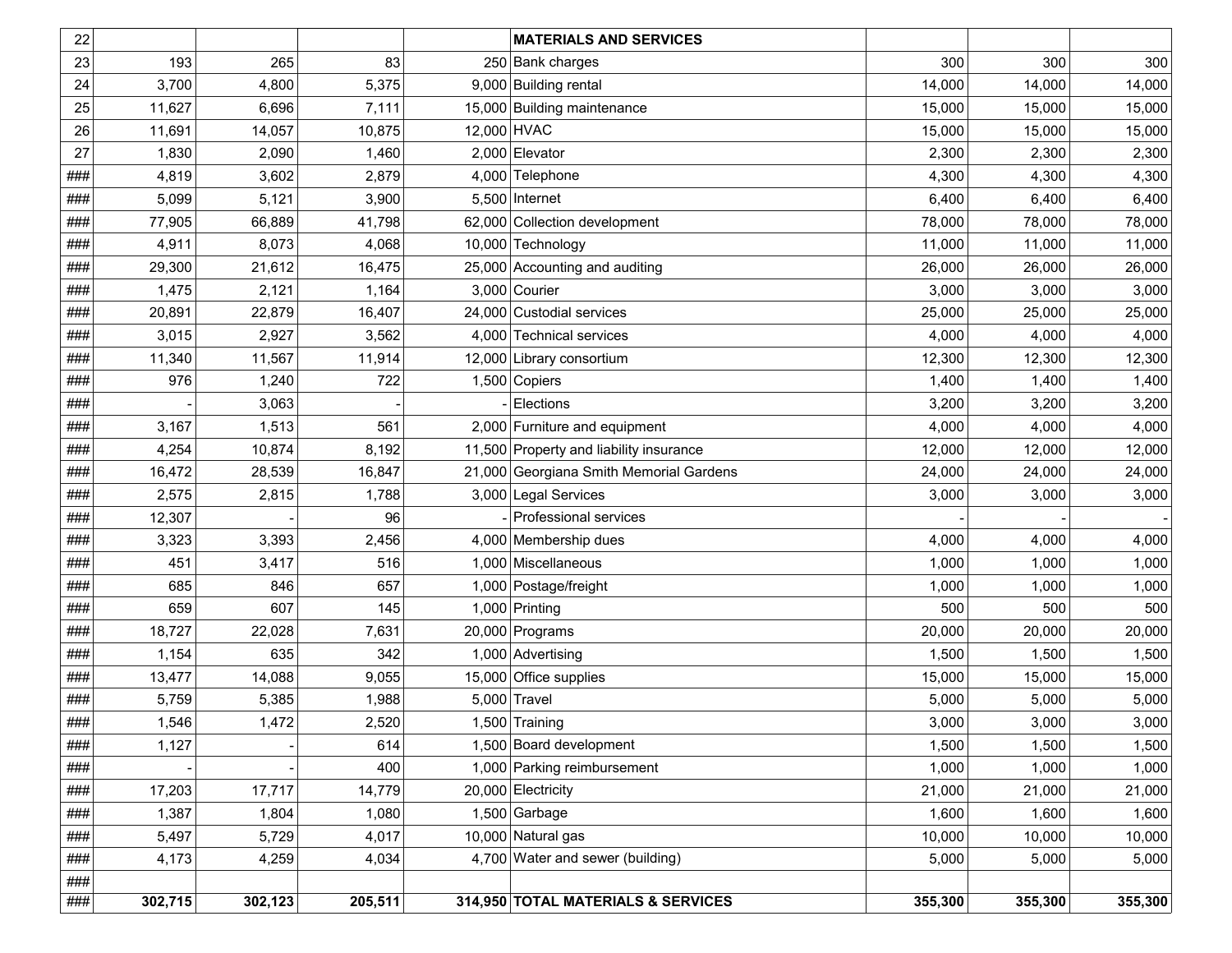| ### |          |           |         |                                            |           |           |           |
|-----|----------|-----------|---------|--------------------------------------------|-----------|-----------|-----------|
| ### | 50.000   | 40.000    | 28,000  | 28,000 TRANSFER TO CAPITAL RESERVE         | 30,000    | 30,000    | 30,000    |
| ### |          |           |         |                                            |           |           |           |
| ### |          |           |         | 100.000 CONTINGENCY                        | 100,000   | 100,000   | 100,000   |
| ### |          |           |         |                                            |           |           |           |
| ### | 870.891  | 877,853   | 646,687 | 1,038,538 Total expenditures               | 1,100,448 | 1,100,448 | 1,100,448 |
| ### |          |           |         |                                            |           |           |           |
| ### |          | 3,499     | 3,499   | 13,400 Vacation Reserve                    | 12.000    | 12,000    | 12,000    |
| ### | 555.801  | 533.024   |         | Ending Balance (Prior Years)               |           |           |           |
| ### |          |           |         | 411,960 UNAPPROPRIATED ENDING FUND BALANCE | 414,338   | 414,338   | 414,338   |
| ### | ,426,692 | 1,410,877 |         | 1,463,898 TOTAL REQUIREMENTS               | 1,526,786 | 1,526,786 | 1,526,786 |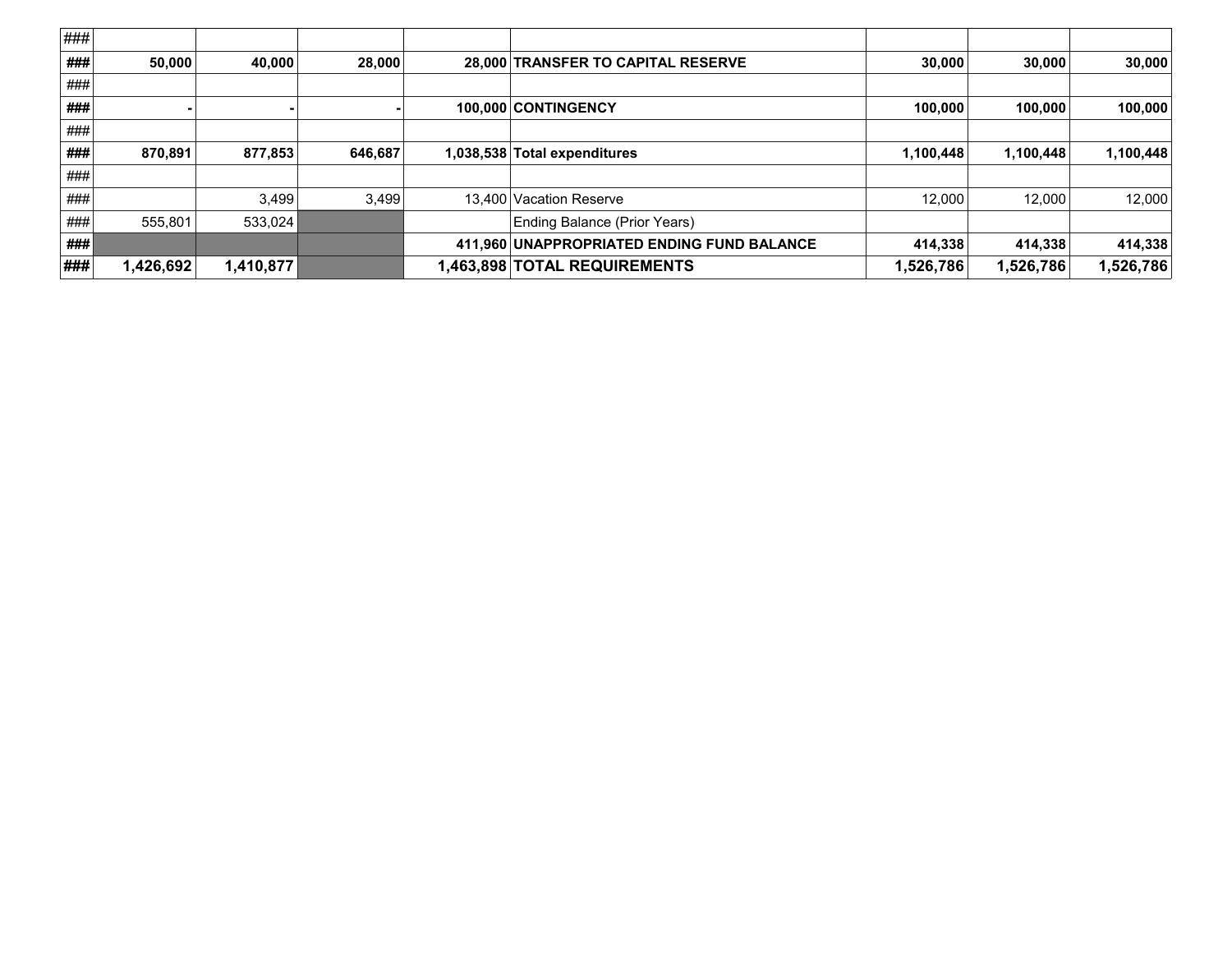## **FORM CAPITAL EQUIPMENT RESERVE FUND**

### **LB-11 Resources and Requirements**

Fund review year: 2021

This fund is authorized and established by Resolution No. 2013-14.008 on May 20, 2014, for the following specified purposes: capital outlay for land acquisition, building construction/improvements, installation and repair of major building systems, and depreciable equipment.

#### **Hood River County Library District**

|    |                                  | <b>Historical Data</b>                 |                         |                       |                                        | Budget for Next Year 2018-19         |                                        |                              |  |
|----|----------------------------------|----------------------------------------|-------------------------|-----------------------|----------------------------------------|--------------------------------------|----------------------------------------|------------------------------|--|
|    |                                  | Actual                                 |                         | <b>Adopted Budget</b> | <b>REQUIREMENTS DESCRIPTION</b>        |                                      |                                        |                              |  |
|    | Second Preceding<br>Year 2015-16 | <b>First Preceding</b><br>Year 2016-17 | <b>YTD</b><br>3/31/2018 | This Year<br>2017-18  |                                        | Proposed by<br><b>Budget Officer</b> | Approved by<br><b>Budget Committee</b> | Adopted by<br>Governing Body |  |
|    |                                  |                                        |                         |                       | <b>RESOURCES</b>                       |                                      |                                        |                              |  |
| 2  | 97,830                           | 103,636                                | 99,095                  |                       | 100,000 Cash on hand                   | 95,000                               | 95,000                                 | 95,000                       |  |
| 3  | 654                              | 804                                    | 1,169                   |                       | 400 Interest                           | 1,000                                | 1,000                                  | 1,000                        |  |
|    | 50.000                           | 40.000                                 | 28,000                  |                       | 28.000 Transfer from General Fund      | 25,000                               | 25,000                                 | 25,000                       |  |
| 5  |                                  |                                        |                         |                       |                                        |                                      |                                        |                              |  |
| 6  | 148,484                          | 144,440                                | 128,264                 |                       | 128,400 TOTAL RESOURCES                | 121,000                              | 121,000                                | 121,000                      |  |
|    |                                  |                                        |                         |                       |                                        |                                      |                                        |                              |  |
| 8  |                                  |                                        |                         |                       | <b>REQUIREMENTS</b>                    |                                      |                                        |                              |  |
| 9  | 44,848                           | 41,445                                 | 3,900                   |                       | 60,000 Capital outlay                  | 75,000                               | 75,000                                 | 75,000                       |  |
| 10 |                                  |                                        |                         |                       |                                        |                                      |                                        |                              |  |
| 11 | 103.636                          | 102,995                                |                         |                       | Ending balance (prior years)           |                                      |                                        |                              |  |
| 12 |                                  |                                        |                         |                       | 68,400 RESERVED FOR FUTURE EXPENDITURE | 46,000                               | 46,000                                 | 46,000                       |  |
| 13 | 148,484                          | 144,440                                |                         |                       | 128,400 TOTAL REQUIREMENTS             | 121,000                              | 121,000                                | 121,000                      |  |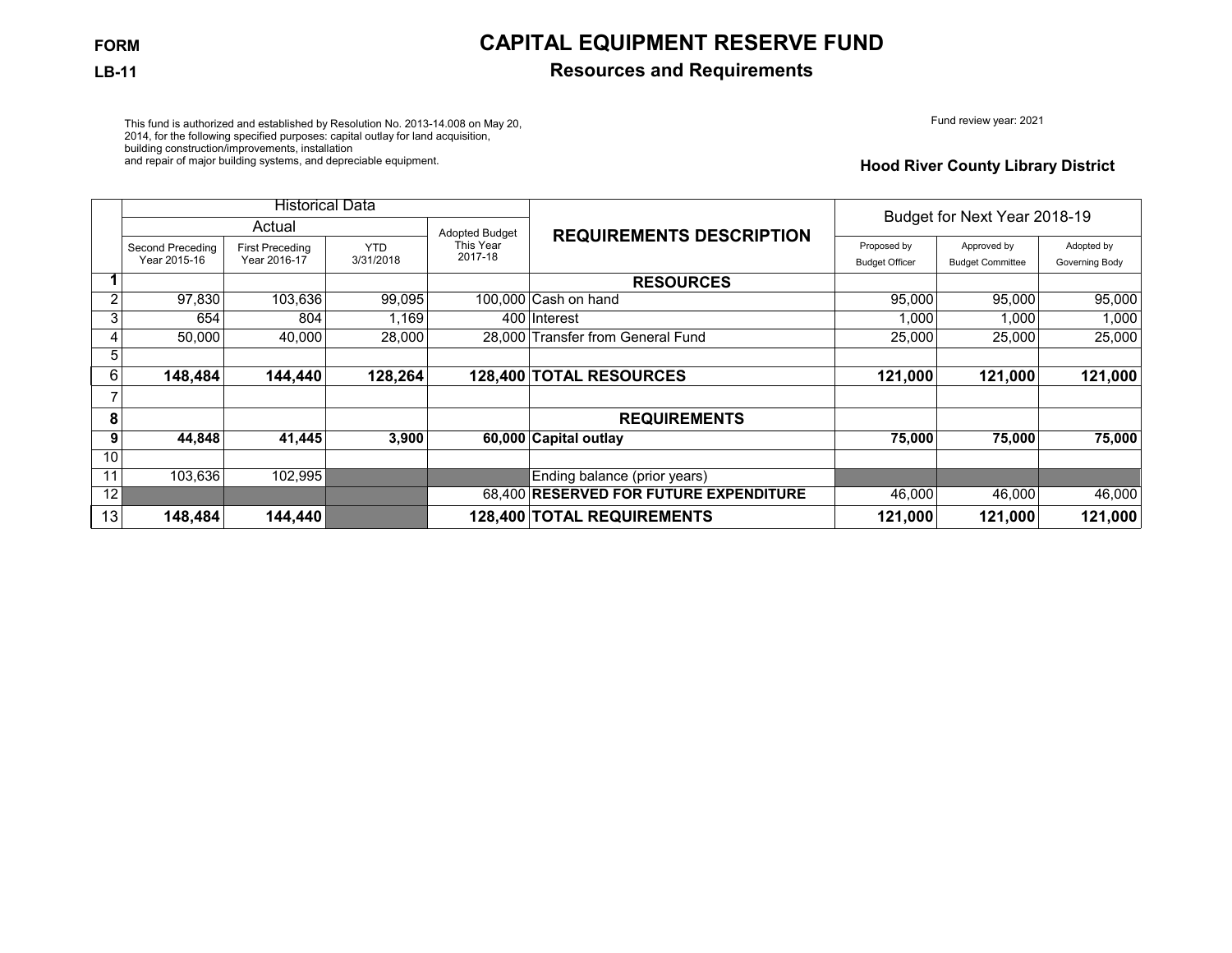## **FORM SPECIAL FUND**

# **LB-10 Resources and Requirements Hood River County Library District**

## **GRANTS FUND**

|                         |                                  | <b>Historical Data</b>                 |                         |                      |                                         | Budget for Next Year 2018-19         |                                        |                              |
|-------------------------|----------------------------------|----------------------------------------|-------------------------|----------------------|-----------------------------------------|--------------------------------------|----------------------------------------|------------------------------|
|                         |                                  | Actual                                 |                         | Adopted Budget       | <b>REQUIREMENTS DESCRIPTION</b>         |                                      |                                        |                              |
|                         | Second Preceding<br>Year 2015-16 | <b>First Preceding</b><br>Year 2016-17 | <b>YTD</b><br>3/31/2018 | This Year<br>2017-18 |                                         | Proposed by<br><b>Budget Officer</b> | Approved by<br><b>Budget Committee</b> | Adopted by<br>Governing Body |
| 1                       |                                  |                                        |                         |                      | <b>RESOURCES</b>                        |                                      |                                        |                              |
| $\overline{\mathbf{c}}$ | 62,010                           | 88,140                                 | 51,396                  |                      | $45,000$ Cash on hand                   | 45,000                               | 45,000                                 | 45,000                       |
| 3                       | 33,062                           | 7,292                                  | 8,583                   |                      | 150,000 Grants (specific purposes)      | 100,000                              | 100,000                                | 100,000                      |
| 4                       | 17,674                           | 6,850                                  | 10,800                  |                      | 15,000 Friends of the Library donations | 20,000                               | 20,000                                 | 20,000                       |
| 5                       | 60,045                           | 2,017                                  | 50,433                  |                      | 85,000 Library Foundation donations     | 100,000                              | 100,000                                | 100,000                      |
| 6                       |                                  |                                        |                         |                      | 2,000 Pat Hazelhurst Fund donations     | 5,000                                | 5,000                                  | 5,000                        |
| $\overline{7}$          |                                  |                                        |                         |                      |                                         |                                      |                                        |                              |
| 8                       | 172,791                          | 104,299                                | 121,212                 |                      | 297,000 TOTAL RESOURCES                 | 270,000                              | 270,000                                | 270,000                      |
| 9                       |                                  |                                        |                         |                      |                                         |                                      |                                        |                              |
| 10                      |                                  |                                        |                         |                      | <b>REQUIREMENTS</b>                     |                                      |                                        |                              |
| 11                      |                                  |                                        |                         |                      | <b>Personal services</b>                |                                      |                                        |                              |
| 12                      |                                  |                                        |                         |                      | <b>Salaries</b>                         |                                      |                                        |                              |
| 13                      | 12,210                           | 69                                     |                         |                      | <b>Library Assistant II</b>             | 2,000                                | 2,000                                  | 2,000                        |
|                         |                                  |                                        |                         |                      | $1,000$ Clerk I                         | 5,000                                | 5,000                                  | 5,000                        |
|                         |                                  |                                        |                         |                      |                                         |                                      |                                        |                              |
| 1                       | 1,099                            |                                        |                         |                      | <b>Benefits</b>                         |                                      |                                        |                              |
| 2                       | 930                              |                                        |                         |                      | Retirement                              |                                      |                                        |                              |
| 3                       | 3,408                            |                                        |                         |                      | Health insurance                        |                                      |                                        |                              |
| 4                       |                                  |                                        |                         |                      |                                         |                                      |                                        |                              |
| 5                       | 204                              |                                        |                         |                      | Other personal services                 | 500                                  | 500                                    | 500                          |
| 6                       |                                  |                                        |                         |                      |                                         |                                      |                                        |                              |
| 7                       | 17,851                           | 69                                     |                         |                      | 1,000 Total personal services           | 7,500                                | 7,500                                  | 7,500                        |
| 8                       |                                  |                                        |                         |                      |                                         |                                      |                                        |                              |
| 9                       |                                  |                                        |                         |                      | <b>Materials and services</b>           |                                      |                                        |                              |
| 10                      | 12,479                           | 15,414                                 | 17,283                  |                      | 29,000 Collection development           | 30,000                               | 30,000                                 | 30,000                       |
| 11                      |                                  |                                        |                         |                      | 7,000 Technology                        | 15,000                               | 15,000                                 | 15,000                       |
| 12                      | 11,214                           | 9,105                                  | 12,600                  |                      | 15,000 Programs                         | 25,000                               | 25,000                                 | 25,000                       |
| 13                      | 4,684                            | 5,199                                  | 25,756                  |                      | 55,000 Furniture and equipment          | 40,000                               | 40,000                                 | 40,000                       |
| 14                      | 12,964                           | 9,896                                  | 13,217                  |                      | 44,000 Other materials and services     | 40,000                               | 40,000                                 | 40,000                       |
| 15                      |                                  |                                        |                         |                      |                                         |                                      |                                        |                              |
| 16                      | 41,341                           | 39,614                                 | 68,856                  |                      | 150,000 Total materials and services    | 150,000                              | 150,000                                | 150,000                      |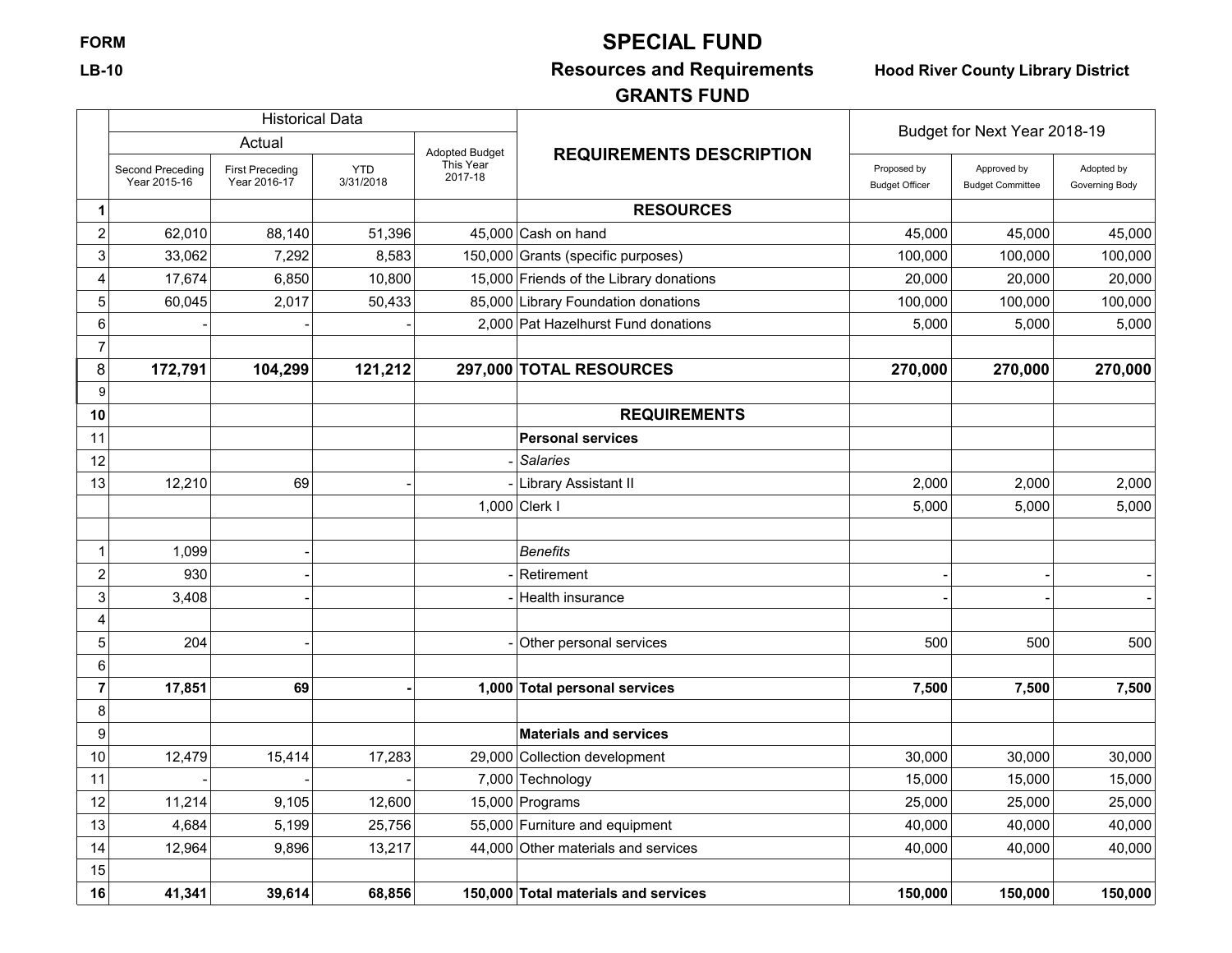| 17 |         |         |  |                                      |         |         |         |
|----|---------|---------|--|--------------------------------------|---------|---------|---------|
| 18 | 25.459  | 13,220  |  | 146,000 Capital outlay               | 112.500 | 112.500 | 112,500 |
| 19 |         |         |  |                                      |         |         |         |
| 20 | 88.140  | 51.396  |  | Ending balance (prior years)         |         |         |         |
| 21 |         |         |  | - UNAPPROPRIATED ENDING FUND BALANCE |         |         |         |
| 22 | 172,791 | 104,299 |  | 297,000 TOTAL REQUIREMENTS           | 270,000 | 270,000 | 270,000 |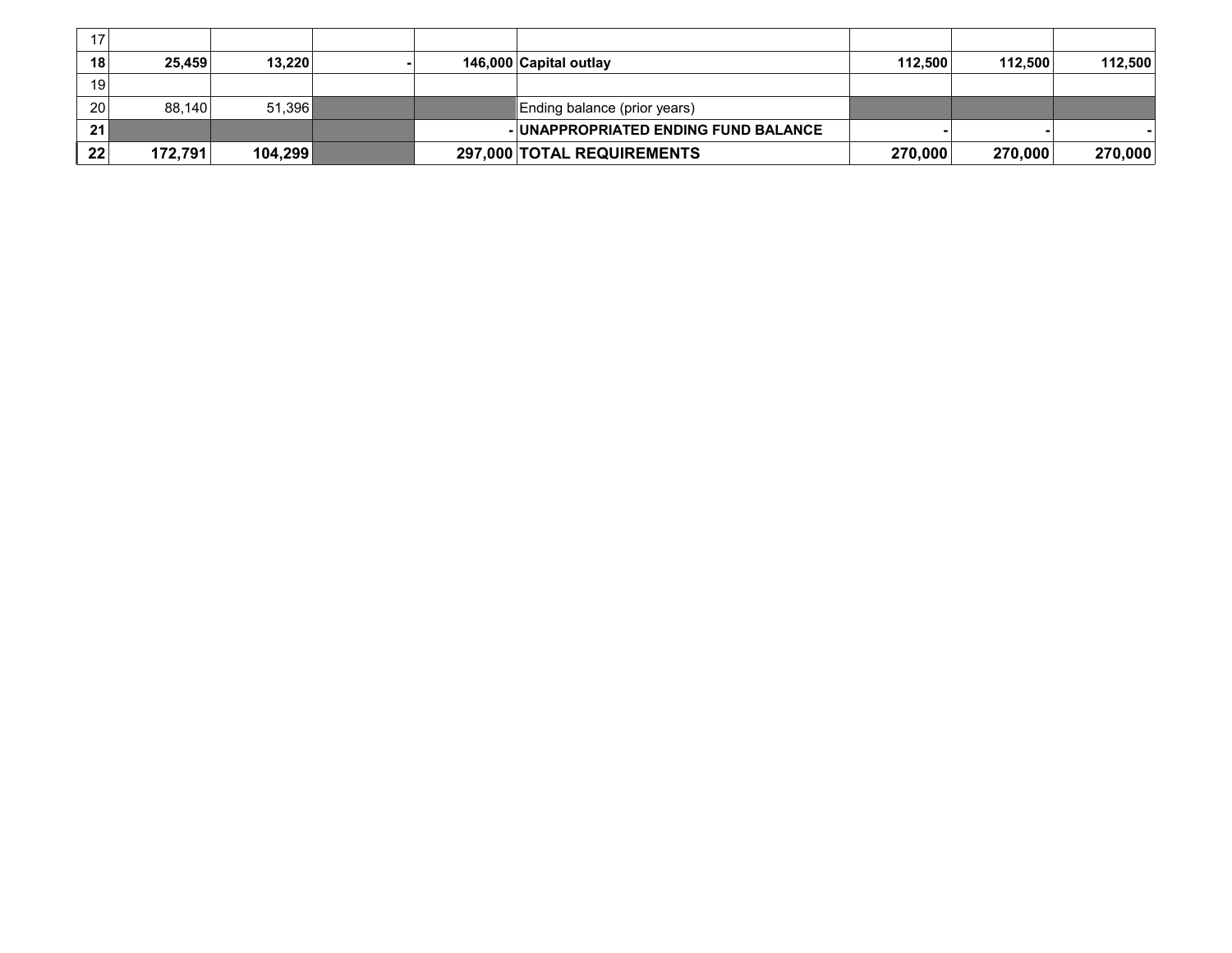# **FORM SAGE LIBRARY SYSTEM FUND**

## **LB-10 Resources and Requirements Hood River County Library District**

|                           |                                     |                                        | <b>Historical Data</b>  |                      |                                     | Budget for Next Year 2018-19         |                                        |                              |  |
|---------------------------|-------------------------------------|----------------------------------------|-------------------------|----------------------|-------------------------------------|--------------------------------------|----------------------------------------|------------------------------|--|
|                           |                                     | Actual                                 |                         | Adopted Budget       | <b>REQUIREMENTS DESCRIPTION</b>     |                                      |                                        |                              |  |
|                           | Second<br>Preceding<br>Year 2015-16 | <b>First Preceding</b><br>Year 2016-17 | <b>YTD</b><br>3/31/2018 | This Year<br>2017-18 |                                     | Proposed by<br><b>Budget Officer</b> | Approved by<br><b>Budget Committee</b> | Adopted by<br>Governing Body |  |
| $\mathbf{1}$              |                                     |                                        |                         |                      | <b>RESOURCES</b>                    |                                      |                                        |                              |  |
| $\boldsymbol{2}$          |                                     | 3,878                                  |                         |                      | Cash on hand                        |                                      |                                        |                              |  |
| $\ensuremath{\mathsf{3}}$ | 56,839                              | 46,459                                 |                         |                      | - Intergovernmental revenue         |                                      |                                        |                              |  |
| 4                         |                                     |                                        |                         |                      |                                     |                                      |                                        |                              |  |
| 5                         | 56,839                              | 50,337                                 |                         |                      | <b>TOTAL RESOURCES</b>              |                                      |                                        |                              |  |
| 6                         |                                     |                                        |                         |                      |                                     |                                      |                                        |                              |  |
| $\overline{7}$            |                                     |                                        |                         |                      | <b>REQUIREMENTS</b>                 |                                      |                                        |                              |  |
| 8                         |                                     |                                        |                         |                      | <b>Personal Services</b>            |                                      |                                        |                              |  |
| $\boldsymbol{9}$          |                                     |                                        |                         |                      | <b>Salaries</b>                     |                                      |                                        |                              |  |
| 10                        | 39,876                              | 35,660                                 |                         |                      | Librarian I                         |                                      |                                        |                              |  |
| 11                        |                                     |                                        |                         |                      |                                     |                                      |                                        |                              |  |
| 12                        |                                     |                                        |                         |                      | <b>Benefits</b>                     |                                      |                                        |                              |  |
| 13                        | 3,885                               | 2,884                                  |                         |                      | Retirement                          |                                      |                                        |                              |  |
| 14                        | 3,028                               | 2,706                                  |                         |                      | FICA                                |                                      |                                        |                              |  |
| 15                        | 102                                 | 27                                     |                         |                      | Workers' compensation insurance     |                                      |                                        |                              |  |
| 16                        | 4,958                               | 3,331                                  |                         |                      | Health insurance                    |                                      |                                        |                              |  |
| 17                        | 513                                 | 403                                    |                         |                      | Unemployment insurance              |                                      |                                        |                              |  |
| 18                        |                                     |                                        |                         |                      |                                     |                                      |                                        |                              |  |
| 19                        | 52,362                              | 45,011                                 |                         |                      | <b>Total personal services</b>      |                                      |                                        |                              |  |
| 20                        |                                     |                                        |                         |                      |                                     |                                      |                                        |                              |  |
| 21                        |                                     |                                        |                         |                      | <b>Materials and services</b>       |                                      |                                        |                              |  |
| 22                        |                                     |                                        |                         |                      | Membership dues                     |                                      |                                        |                              |  |
| 23                        | 599                                 |                                        |                         |                      | Travel                              | 128                                  |                                        |                              |  |
| 24                        |                                     | 128                                    |                         |                      | Training                            |                                      |                                        |                              |  |
| 25                        |                                     |                                        |                         |                      | Other materials and services        |                                      |                                        |                              |  |
| 26                        |                                     |                                        |                         |                      |                                     |                                      |                                        |                              |  |
| 27                        | 599                                 | 128                                    |                         |                      | <b>Total materials and services</b> |                                      |                                        |                              |  |
| 28                        |                                     |                                        |                         |                      |                                     |                                      |                                        |                              |  |
| 29                        |                                     |                                        |                         |                      | <b>Contingency</b>                  |                                      |                                        |                              |  |
| 30                        |                                     |                                        |                         |                      |                                     |                                      |                                        |                              |  |
| 31                        | 599                                 |                                        |                         |                      | Ending balance (prior years)        |                                      |                                        |                              |  |